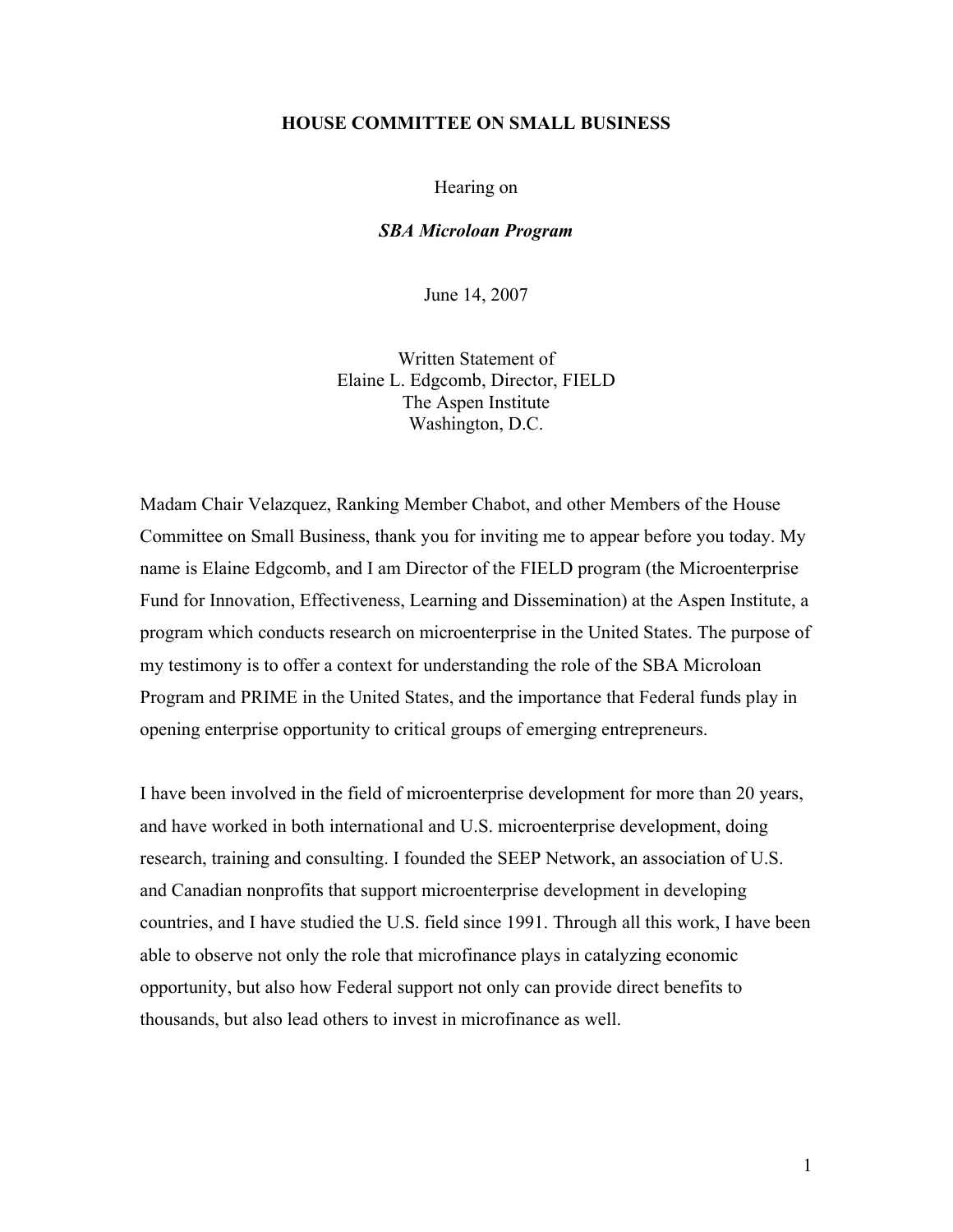In the small towns of rural Nebraska, along the coast of Maine, in the immigrant centers of New York, Chicago, Los Angeles and San Antonio, and in a myriad of places in between, you'll find microentrepreneurs – owners of small businesses with five or fewer employees – engaged in earning a livelihood. They are street vendors and small shop owners, house and office cleaners and child-care providers. They grow, sell or transform food crops, herbs and flowers into high-demand specialty products. They are craft producers and tailors. They perform medical billing, run transport services, and create graphic designs.

Across the United States, there are some 23.5 million such entrepreneurs creating economic opportunities that offer a chance to move out of low-paying wage work and build an asset a family can be proud of. And these entrepreneurs create jobs for others as well – U.S. Census Bureau and Department of Commerce data reveal that they're responsible for more than 30 million jobs, or 18.2 percent of all private (non-farm) employment in the nation.

An array of economic trends suggests that microenterprise will remain important in the U.S. for some time to come. Key among those trends are:

- *The loss of well paying, secure "middle class" jobs*, and along with it, the potential for advancement and wage growth, benefits and job security.
- *Outsourcing and increasing use of temporary workers,* which push some who have lost jobs to start microenterprises and pull others into self-employment in hopes of filling a lucrative niche.
- *Declines in the economic foundation of many rural communities, which spur business* creation as many families choose to stay rooted where they have strong family and community ties.
- *Changes in the social safety net* that encourage or require recipients of many forms of cash assistance to work, and lead some to choose self-employment to meet that requirement.
- *A need to balance work and family,* as the number of hours worked by women and couples with children has increased dramatically, and has prompted many to value the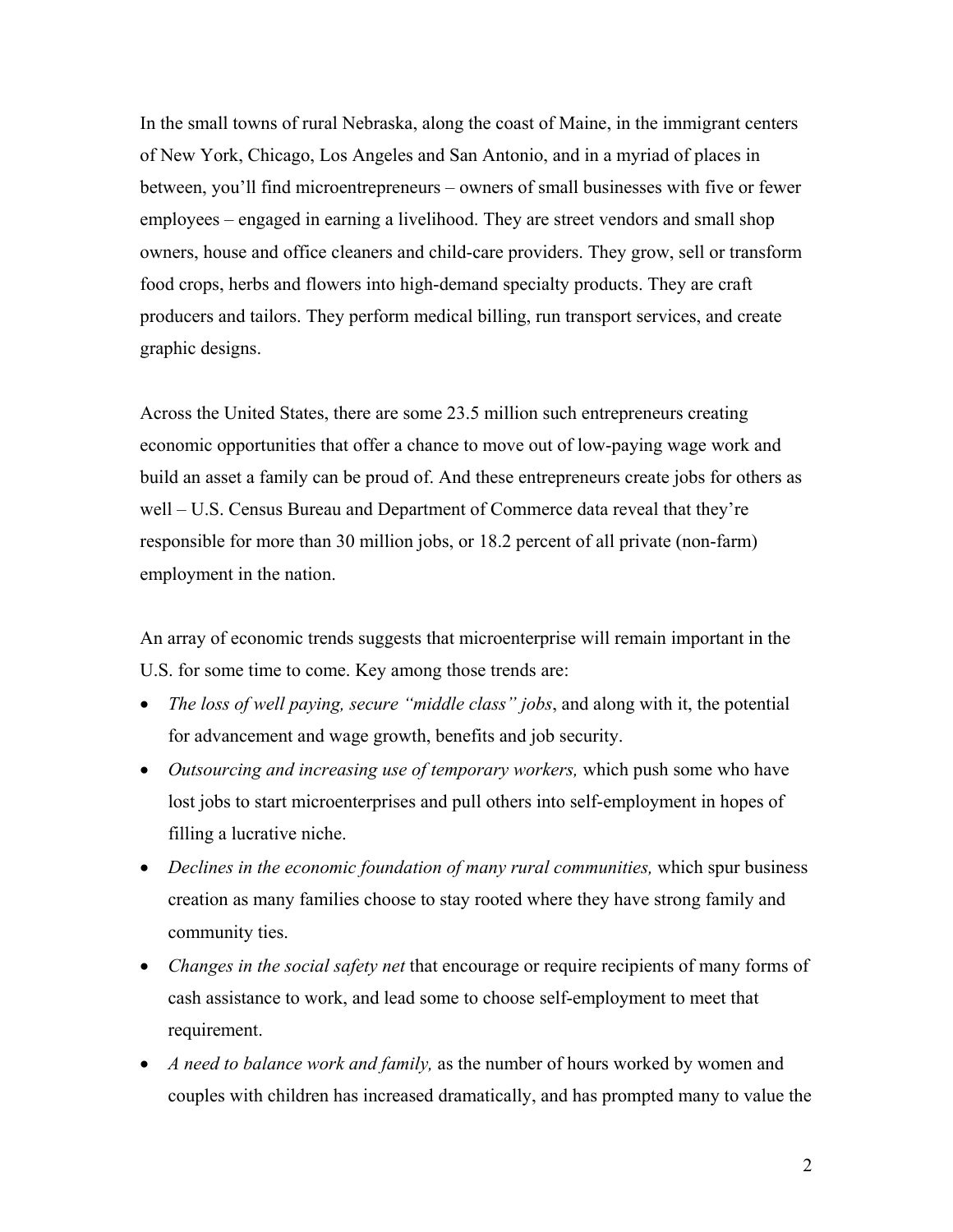flexibility that self-employment can offer to better accommodate family responsibilities.

- *Growth in immigration,* which continues to fuel growth in the overall number of immigrant-owned firms, and
- *Aging of the population*, which will lead to an increase in self-employment as the "Baby Boomers" move toward retirement. (Workers over 50 have a higher rate of self-employment than others in the population.)

Although these and other factors are prompting millions in America to pursue selfemployment, many face barriers to credit, knowledge and networks that are available to better-off entrepreneurs. We have evidence that there are some 10 million individuals who face these barriers, and they are the clients that more than 500 microenterprise programs across the U.S. seek to serve with microloans, such as those made available through the SBA Microloan Program, and with training and technical assistance services, such as those supported by the PRIME program. Currently these organizations serve approximately a quarter of a million individuals annually, helping those who experience the greatest disadvantages in accessing capital and other business development services.

Who are these aspiring entrepreneurs? They include: women, minority and low-income entrepreneurs, individuals with disabilities, refugees and immigrants, welfare recipients, unemployed workers, and others who see the creation of a very small business as critical to their families' economic progress. In fact, consistently in our surveys of microenterprise programs, we find that:

- More than half of their clients are women, and more than half are persons of color, and/or ethnic and other minorities. Nationally only 33 percent of the self-employed are women, and just under 15 percent of businesses are owned by minorities. So these programs are reaching out significantly to these populations.
- More than two-thirds have incomes below 80 percent of the median income for their region, and about a third have incomes at or below 100 percent of the Federal poverty guidelines.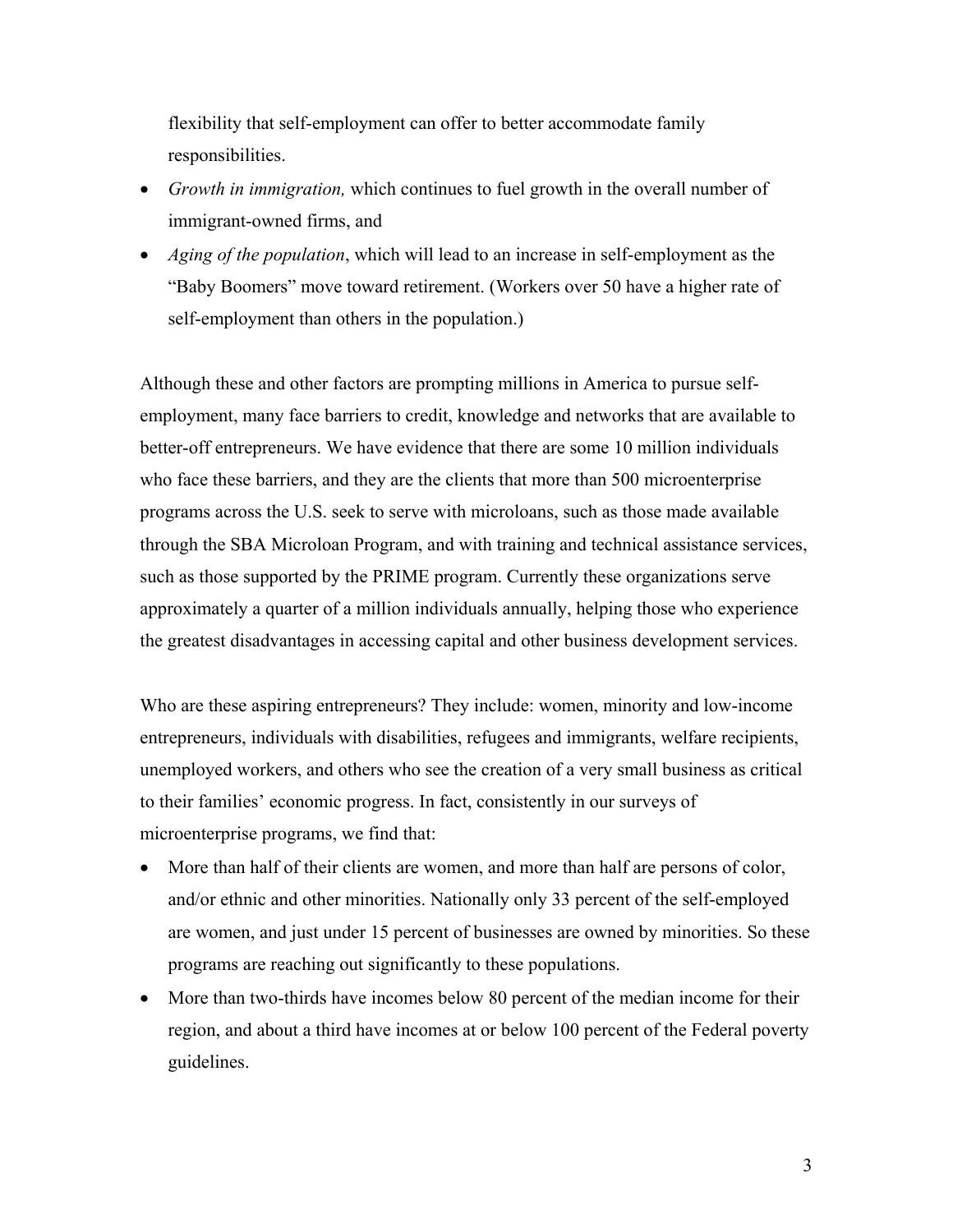- In addition, more than half of all clients come to programs either to learn how to start a business or with businesses that are less than a year old. These very early-stage businesses would rarely be candidates for financing from any mainstream financial institution.
- Finally, many have limited collateral and are constrained by poor or limited credit histories, which would disqualify them for business loans under the credit-scoring systems that banks and other lenders increasingly are using to make small loans. The Association for Enterprise Opportunity reports that SBA Microloan intermediaries work with clients that have FICO credit scores as low as 550 and we are aware of programs that make loans to borrowers with no credit score. As a contrast, AEO also notes that 7(a) lenders usually serve borrowers with FICO scores of 700 or above. Our research indicates that banks are seeking to fund borrowers with scores of 680 or above.

Despite the serious disadvantages experienced by these entrepreneurs, FIELD's research has found that those who receive assistance from microenterprise programs do well. Studies that track their outcomes after receiving services find that they start and grow businesses, show more resilience in the labor market and increase their income and assets. Their businesses survive at rates comparable to other small businesses. They create employment for their owners and for others. While most businesses remain small, generating 1.5 jobs on average, some grow substantially, producing greater economic development benefits. Our research and that of others have demonstrated that overall the quantitative benefits resulting from microenterprise services – in the form of increased employment, increases in household income, and reductions in public assistance – outweigh the costs of the services themselves.<sup>1</sup>

We have observed that microenterprise development programs are able to achieve these results because of several factors:

 $\overline{a}$ 

<sup>&</sup>lt;sup>1</sup> For detailed information on these findings, please see: Elaine L. Edgcomb and Joyce A. Klein, *Opening Opportunities, Building Ownership: Fulfilling the Promise of Microenterprise in the United States*, Washington, D.C.: The Aspen Institute, February 2005, pages 55-77, available at: www.fieldus.org/Publications/FulfillingthePromise.pdf.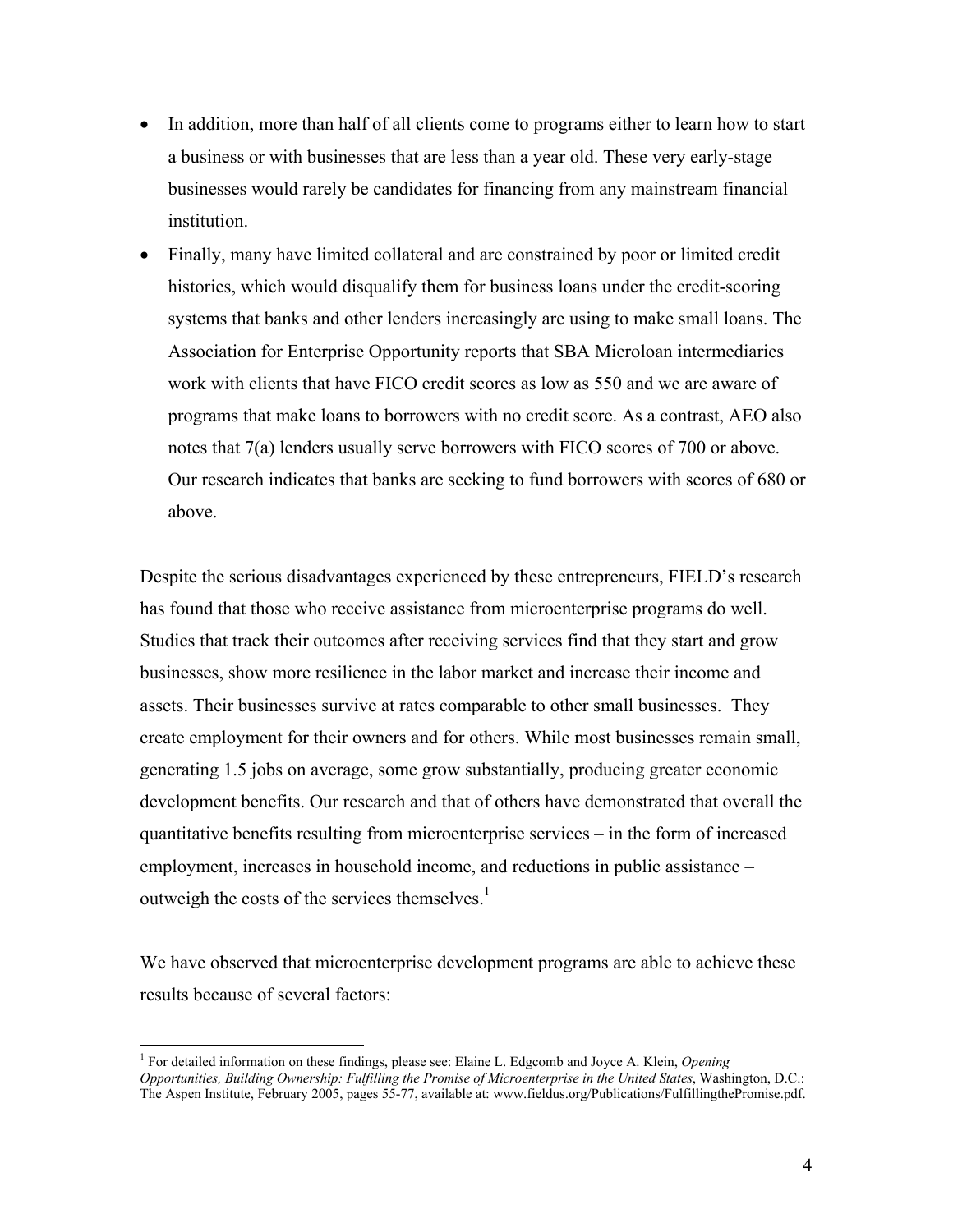- Their careful assessment of potential borrowers, using alternative credit analysis methodologies, which allows them to look beyond the surface of a traditional consumer credit score, or an applicant's business experience, to better understand the character, commitment and capacity of a borrower.
- The training and technical assistance that they offer to all clients, borrowers and nonborrowers alike. These services are highly prized by clients who come to microenterprise programs, and in fact the majority of clients come seeking this assistance before, or rather than, a loan. We have calculated that more than 80 percent of them receive only these services in any given year. This underscores the value of the PRIME program in addition to the SBA Microloan Program as it provides resources to assist the many aspiring entrepreneurs who would not be served under the Microloan Program. Further, our research has found that clients who participate in and complete training are more likely to have a business after receiving services, or are more likely to report that their business has grown, than those who do not complete training. We also have found that microenterprise programs are very successful in helping most clients who start training to complete it. Training completion rates across the sample of programs we track average 75 percent.
- Their attention to financial literacy and credit repair counseling to help strengthen clients' overall financial position. Some combine this with credit repair loans designed specifically to improve a borrower's personal credit score.

Recognizing that personal and business financial matters are intertwined, and that education and financing are equally important, microenterprise programs work with clients holistically to position them for future advancement. These aspects of relationship building, training and technical assistance all work together to help aspiring entrepreneurs who have been, or would continue to be overlooked, by traditional sources of financing. And when loans are made within this context, they are much more likely to succeed.

 In fact, our annual tracking of a set of microlenders finds that average loan loss rates for all microlending are 7 percent and leading programs report rates of 3 percent or less. The SBA Microloan Program experienced a default rate of less than 1 percent in FY 2006.